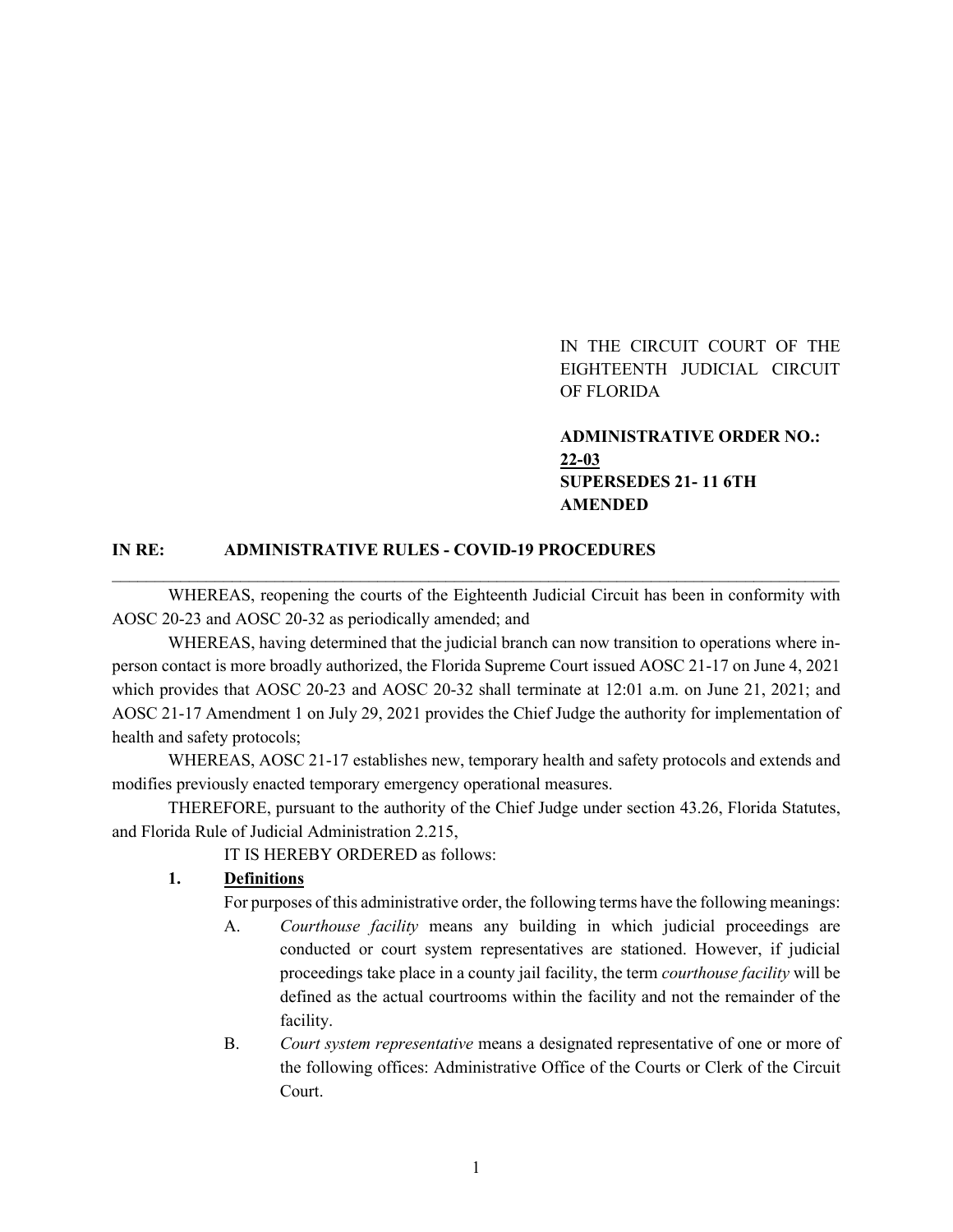C. *Face covering* means a mask or other cloth fabric that completely covers the nose and mouth and fits snugly but comfortably around the nose, chin and sides of the face but does not cover the eyes and remains affixed in place without the use of one's hands, compliant with CDC guidelines.

## **2. Requirements before Entry**

- A. All individuals prior to entering any courthouse facility MUST SELF CHECK themselves for any possible COVID symptoms. Should anyone exhibit the following symptoms:
	- 1. Coughing
	- 2. Consistent shortness of breath or difficulty breathing
	- 3. Fever above 100.4 or chills
	- 4. Sore throat
	- 5. Runny nose
	- 6. Congestion
	- 7. Muscle or body aches
	- 8. New loss of taste or smell
	- 9. Nausea or vomiting
	- 10. Diarrhea
	- 11. Recently, you have had close contact with someone with a COVID-19 diagnosis or who is awaiting test results for COVID-19 based on symptoms or suspected exposure (Note: Close contact is defined as contact that is less than 6 feet for 15 minutes or more)

*Should anyone have the above symptoms prior to coming to court they should remain home and should consult their doctor or other medical professional*. Any individual demonstrating any of the above symptoms are required to contact the judge and/or the judge's judicial assistant himself or herself if unrepresented or through his or her attorney to inform the court of the inability to attend the court date. Any party in any proceeding is responsible for notifying the court, and if they fail to do so will be noted as a failure to appear for the court date.

- B. Should any individual be confirmed COVID positive whether symptomatic or asymptomatic they are prohibited from entering the courthouse and are required to quarantine in accordance with the CDC guidelines.
- **3.** *In person proceedings-* If a person requests the enforcement of social distancing measures, the Court will consider the circumstances and determine if the request will be granted. If granted, the Court will follow the applicable health guidelines.
	- A. *Baker Acts and Marchman Proceedings* **-**All Baker Act and Marchman Act proceedings may proceed in-person, however all participants may be permitted to appear remotely. It will be the discretion of the court as to how to proceed.
	- B. *Remote proceedings-*Each judge shall take all necessary steps to support the remote conduct of other trial court proceedings with the use of technology, in accordance with this administrative order. For purposes of this administrative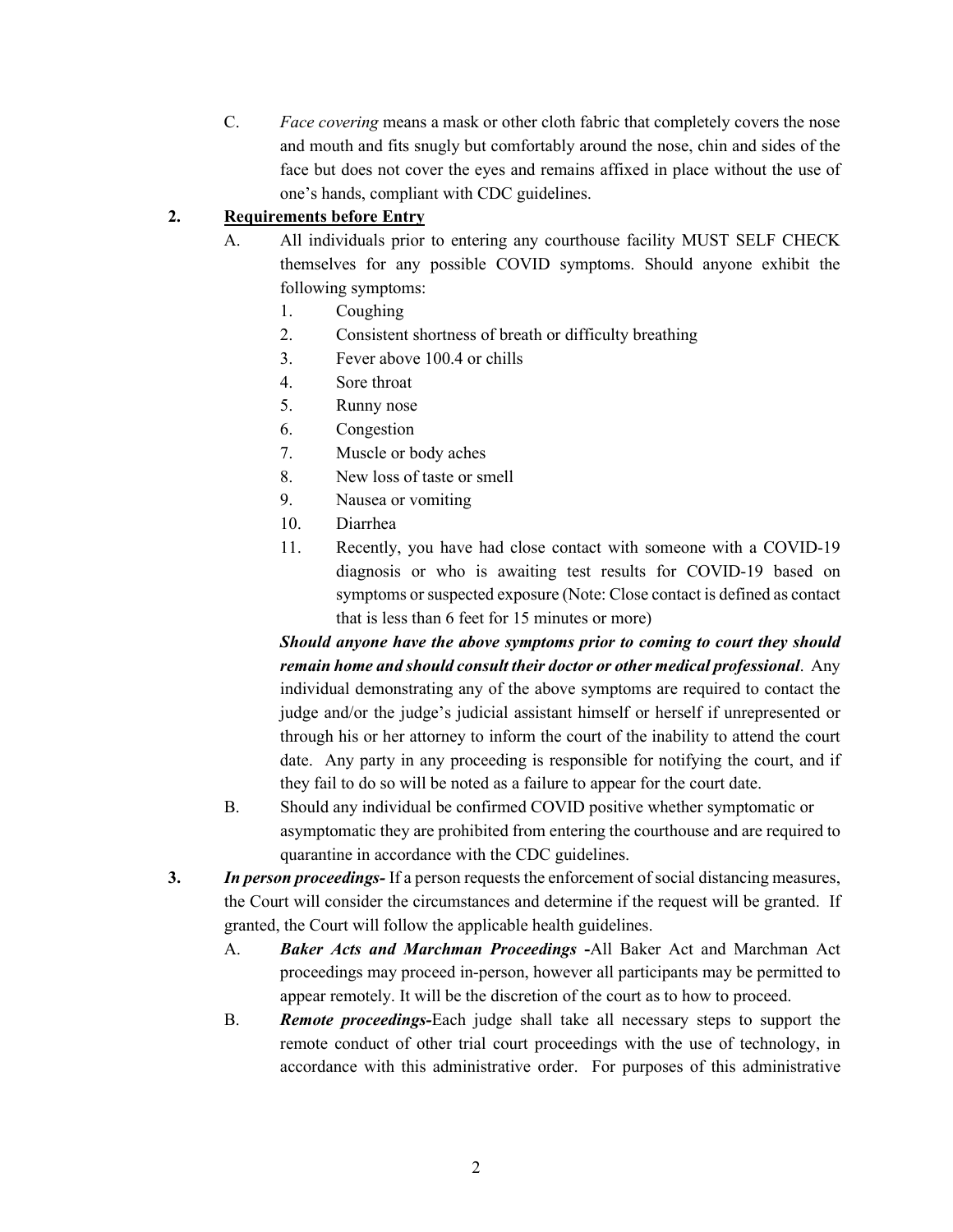order, "remote conduct," or "conducted remotely" means the conduct, in part or in whole, of a court proceeding using electronic means.

- C. *Jury Trials-*All jury trials shall be conducted in person, unless consent is provided as directed in Section II.E.(3)a of Supreme Court Administrative Order *AOSC 21- 17.*
- D. All Judges may exercise their discretion in determining whether any other proceedings shall be conducted in person or remotely.

### **4. Face Covering/Shield Requirement**[1](#page-2-0) **in Brevard and Seminole Counties**

- A. All persons entering the Courthouse or attending an in-Court proceeding may wear a face mask if they choose, however they are not required to wear a facemask in in any Courthouse facilities upon entry. Should you wish to wear a face mask and do not have one, one may be available upon request. It is left up to the individual judge based on the capacity of the courtroom or proceedings if s/he chooses to require face masks within the courtroom. If the judge requires a face mask the individual is required to wear one during the proceedings.
- B. *Clear Face Masks-*In Florida Supreme Court Administrative Order *AOSC 21-17*, it is stated that the chief judge may adopt a policy authorizing the use of clear face masks.[2](#page-2-1) Therefore, if a potential juror in any venire voluntarily wears a mask in court, all county and circuit judges in the Eighteenth Judicial Circuit shall require the potential juror wear clear face masks while inside courtrooms during the voir dire. The individual judge may determine how to proceed if the witnesses or parties choose to wear face masks. Otherwise, standard cloth face masks are permitted to be used by any other individual in a courthouse facility.

# **6. Health and Safety Screening**

All agency employees and courthouse employees shall be required to continue to self-check for symptoms and remain home if they present symptoms. A copy of the agency's policy must be provided to the Chief Judge or his/her designee.

This Administrative Order shall remain in effect until further notice or until superseded by further order of this Court or the Florida Supreme Court.

DONE AND ORDERED this 5<sup>th</sup> day of January, 2022.

JESSICA RECKSIEDLER JESSICA RECKSIEDLER CHIEF JUDGE

<span id="page-2-0"></span> $<sup>1</sup>$  The requirements of this administrative order are not intended to govern activities inside of the separate offices of</sup> other constitutional officers.

<span id="page-2-1"></span><sup>2</sup> According to *AOSC 21-17,Section I.C.*, "[i]f warranted by local health conditions, the Chief Justice or a chief judge may require either or both of the following health and safety protocols: a. The wearing of face masks by all persons in a courthouse or in any portion thereof. As determined by the Chief Justice or a chief judge, such requirement may apply at all times or during certain periods only. b. Physical distancing during an in-person court proceeding."